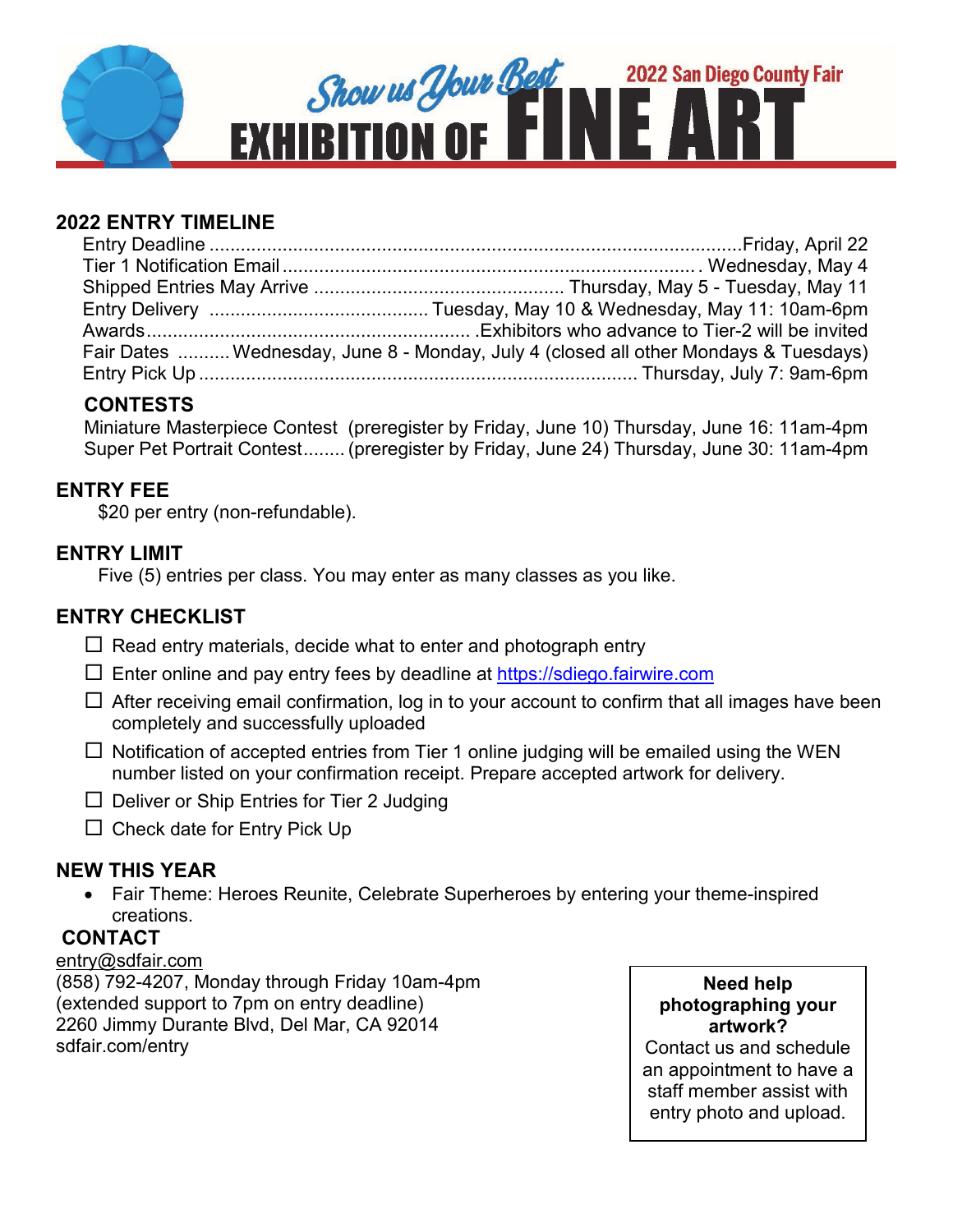### **ELIGIBILITY**

Fine Art is an international exhibition of art open to all interested living artists, ages 18 or older. Work must be that of the entrant. Group work by two or more artists is not allowed. Artwork must be original and have been executed and owned by the artist whose name appears in the online entry registration. Artwork must have been completed within the last two years. Artwork previously shown at the Fair or nearly identical, regardless of title, is ineligible.

### **FAIR TICKETS**

Exhibitors will receive two (2) Exhibitor Access Passes.

### **JUDGING**

The Exhibition of Fine Art is a two-tier, juried show. Tier-1 judging, from digital images, determines which artwork will be accepted. Tier-2 judging takes place on-site where judges view the artwork and determine winners. Accepted work may be disqualified if misrepresented or not ready for display. It is important that you submit the best quality digital image of your artwork for the judging process. Each piece of artwork will be evaluated on its own merit. The decision of the judges is final.

**Judging Criteria**: Visual Impact, Composition, Technical Quality, Creativity, and Presentation.

### **DELIVERY & PICK UP**

Entries may be delivered or shipped to the Fairgrounds. Accepted entries for Tier-2 judging will be emailed delivery instructions and must have an entry tag secured to the back of each entry. Accepted 2-D artwork may be shipped to the Fairgrounds. The Fair is not responsible for lost or delayed shipments. For returning of entries, a pre-paid return label from the shipper (UPS or USPS) must be included with your entry. The San Diego County Fair assumes no responsibility for damage to shipped artwork.

#### *Ship to: San Diego County Fair, Exhibition of Fine Art 2260 Jimmy Durante Blvd. Del Mar, CA 92014*

A claim check for entry pick up will be issued to each artist upon entry delivery and must be presented at the time of entry pick up. If you are unable to pick up your artwork, arrange for another person to bring in your claim check with a signed written authorization from you. Entries not picked up become the property of the San Diego County Fair and will be disposed of promptly

## **RULES**

- **1.** Local and State Rules apply to this competition.
- **2.** The 22nd DAA (San Diego County Fair) will not be responsible for loss or damage of any kind. No entry will be accepted should the exhibitor describe conditions under which they will exhibit.
- **3. Once registered, changes in description, title, and price may not be changed.** Substitutions will not be allowed. Limit descriptions to 120 characters and include medium, art materials and method used in creating artwork for the judges' reference. Review your entry before completing registration to ensure that you have entered the correct division and class for each work of art and titles match the uploaded images.
- **4.** Work must be in good taste and suitable for family viewing.
- **5.** Digital images of entries must be submitted at time of online registration (see Photography Tips).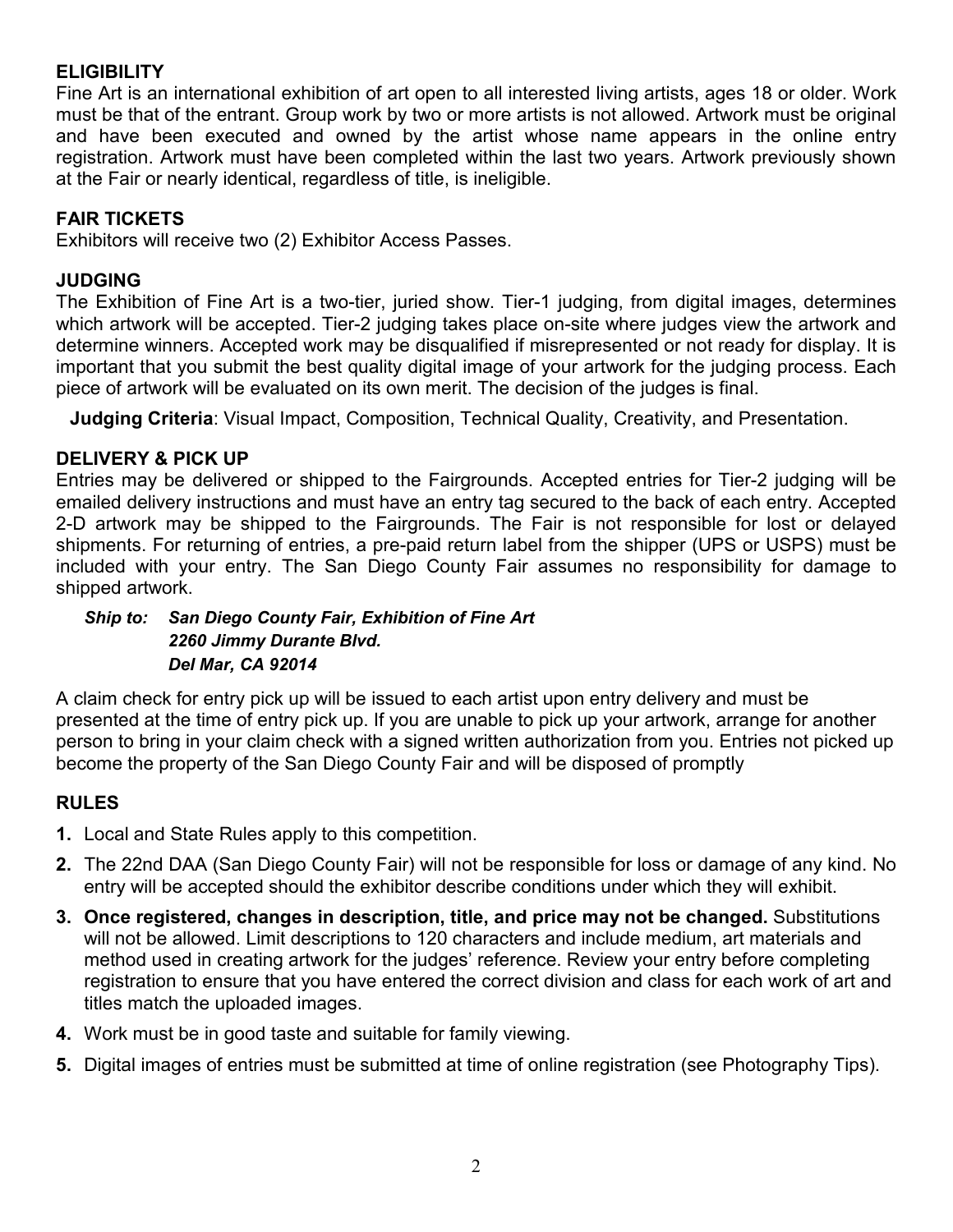### **ACCEPTED ARTWORK REQUIREMENTS**

**Accepted 2-D work:** Artwork shall be no more than 5 feet (60 inches) in any direction excluding the frame or supports (including total size of multiple-related panels). Multiple-part works shall be submitted and judged as one entry and must have each part labeled along with a diagram for hanging or assembly (photograph recommended). All artwork must be securely framed and ready to hang. Frames must be equipped with wires for hanging (sawtooth hangers are not acceptable). Frames without wire for hanging will not be accepted. Gallery-wrapped, boxed canvases with the image wrapped around the edge of the stretcher frame and stapled on the backside, are acceptable. Artwork on paper must be under protective clear acrylic sheeting (i.e. plexiglass). Glass will not be accepted except on charcoal or pastel entries.

Upload one (1) digital image of your artwork showing only the image (no frame or mat) and the correct orientation (vertical or horizontal). Digital images should give the whole impression of the artwork.

**Accepted 3-D work:** Artwork that is independent, freestanding, and viewed from all sides shall be no more than 7 feet (84 inches) tall and 5 feet (60 inches) wide or deep. Other 3-D not listed may include basrelief and stained glass that is viewed primarily from one side.

Upload up to three (3) separate images of your artwork for each item entered. Submit a front view, side view and a close-up (macro) image of each art piece to give judges the best view of your work from all angles.

- **Labeling and Display:** Each piece of artwork must be marked on the back or base with a label or a securely attached card with the artist's name, title of artwork and class entered. The artist's name and title of artwork must be the same as it appears in the online registration. Artwork that does not adhere to the requirements specified will be disqualified.
- **Sale of Artwork:** All artwork on display will be considered for sale at the price indicated in the registration. Artwork not for sale must be registered with price field **blank.** Work not priced will be considered **Not for Sale (NFS).** Listing a sale price authorizes the Fair to give your phone number to interested buyers. All sales are the responsibility of the exhibitor. As a courtesy to our exhibitors, we allow sale prices to be displayed during the Fair. However, the San Diego County Fair has absolutely no involvement in any sales or purchases of any entries displayed. Purchased artwork may be picked up by the buyer on the entry pickup date, provided the buyer presents a claim check and a signed, written authorization from the exhibitor. No sales are allowed on the Fairgrounds during the run of the Fair.

### **PHOTOGRAPHY TIPS**

- Resolution should be a minimum of 1,000 pixels on the longest side, in JPEG format. File size must be smaller than 6MB per image.
- No digital enhancement allowed.
- A professional image is the best way to present an accurate representation of your work. Flat artwork should be photographed with no "hot spots" or reflections (remove glass/plastic in frame). Sculptures should be photographed with proper lighting to show depth, texture and shape of the subject at the best angle.
- Avoid using a flash. Natural daylight on an overcast day, or shade on a sunny day, is the best light for photographing.
- Set camera on a tripod or solid surface for stability and aim camera level with art to avoid distortion (important when using a slow shutter speed or a low f-stop).
- Check your camera settings to verify you are using the largest size (resolution) and highest quality (low or no compression) that your camera supports.
- Check for the depth of field. If using manual settings, an f-stop of 5.6 or higher is best.
- Take several photos at different settings and look at them on your computer screen to select the best image.
- For photographing 3-D artwork, use a neutral-toned matte background such as grey, black or ivory. Be sure your entry fills the frame of the photo with some, but minimal, backdrop showing.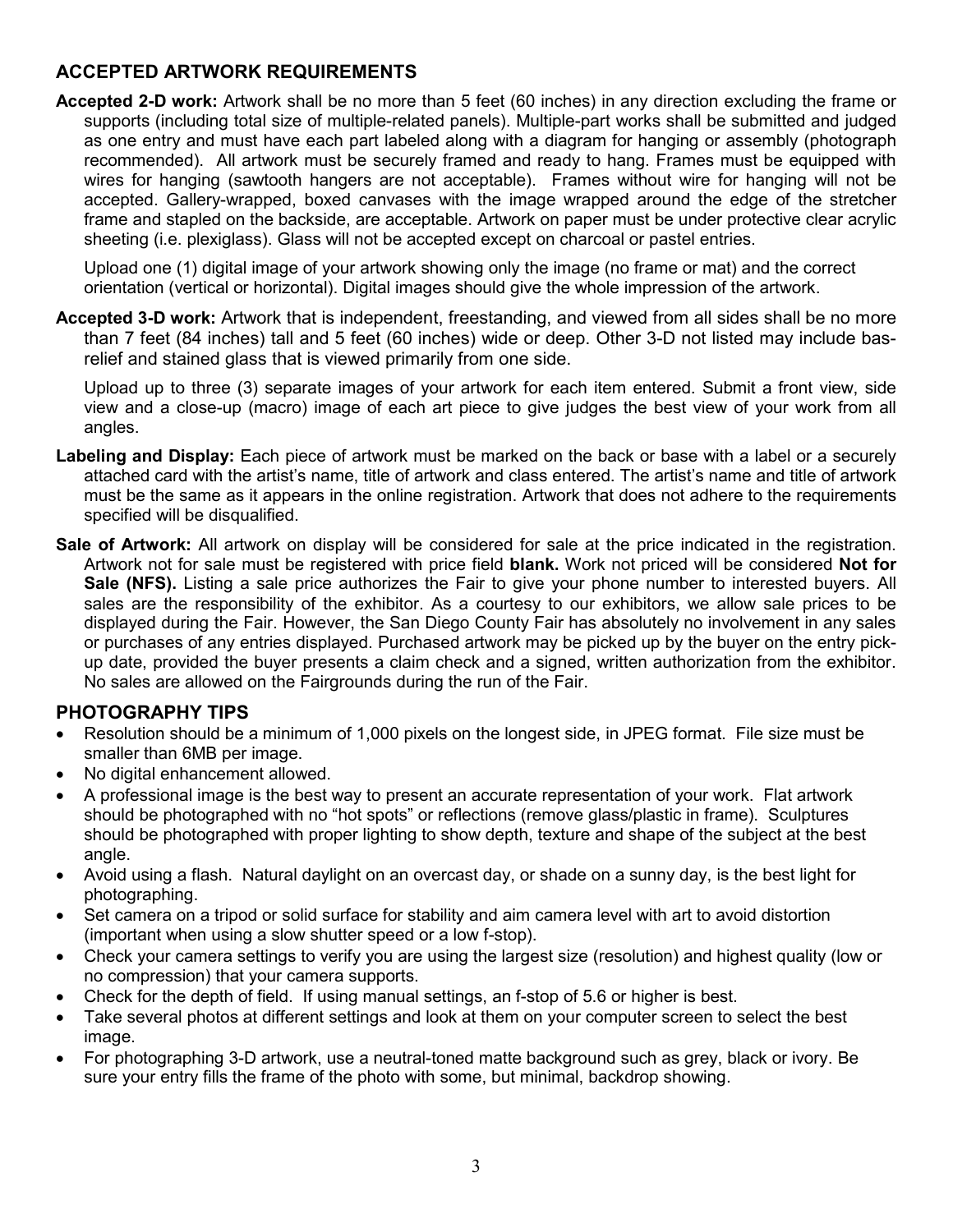## **DIVISIONS AND CLASSES**

### **DIVISION 1001: TWO - DIMENSIONAL**

(*Must* submit digital images with registration)

#### *Class*

- *001* Fair Theme: Heroes Reunite
- *002* Acrylic Representational, People
- *003* Acrylic Representational, Animals
- *004* Acrylic Representational, Cityscapes
- *005* Acrylic Representational, Landscapes
- *006* Acrylic Representational Waterscapes
- *007* Acrylic Representational, Still Life & Florals
- *008* Oil Representational, People
- *009* Oil Representational, Animals
- *010* Oil Representational, Cityscapes
- *011* Oil Representational, Landscapes
- *012* Oil Representational Waterscapes
- *013* Oil Representational, Still Life & Florals
- *014* Watercolor Representational, People
- *015* Watercolor Representational, Animals
- *016* Watercolor Representational, Cityscapes
- *017* Watercolor Representational, Landscapes
- *018* Watercolor Representational Waterscapes
- *019* Watercolor Representational, Still Life & Florals
- *020* Non-Representational All Media
- *021* Asian Brush
- *022* Collage
- *023* Drawing Black & White
- *024* Drawing Color and Printmaking
- *025* Pastel People & Animals
- *026* Pastel Land/Cityscapes, Still Life, Florals
- *027* Mixed Media
- *028* Other 2-D not listed (including Recycled Art, 80% recycled materials)
- *029* Digital Art

#### **DIVISION 1002: THREE - DIMENSIONAL**

(*Must* submit 3 digital images with registration)

#### *Class*

- *030* Sculptures
- *031* Ceramics
- *032* Other 3-D not listed (including glass art)
- *033* Assemblage & Recycled Art (must include 80% recycled materials)

*Similar classes may be combined and judged as a single class at the discretion of the judges if there are not sufficient entries to merit separate classes.*

#### **AWARDS**

#### **The following will be awarded in each class:**

| 1st Place | \$200 and Rosette |
|-----------|-------------------|
| 2nd Place | \$175 and Rosette |
| 3rd Place | \$150 and Rosette |

A **Best of Show** is selected from 1<sup>st</sup> place winners in all classes and is awarded in each division.

| <b>Best of Show</b> | \$250 and Rosette |
|---------------------|-------------------|
|---------------------|-------------------|

**Special Awards** \$250 and Rosette

San Diego Award Coordinator's Award Don Diego Award

**Honorable Mention** ribbons may be awarded at judge's discretion.

A **People's Choice Ribbon** will be given each day of the Fair by popular votes.

Award checks will be available at entry pick up. Checks not picked up will be mailed within 30 days.

The Fair assumes no responsibility for awards donated nor endorses any organization or individual.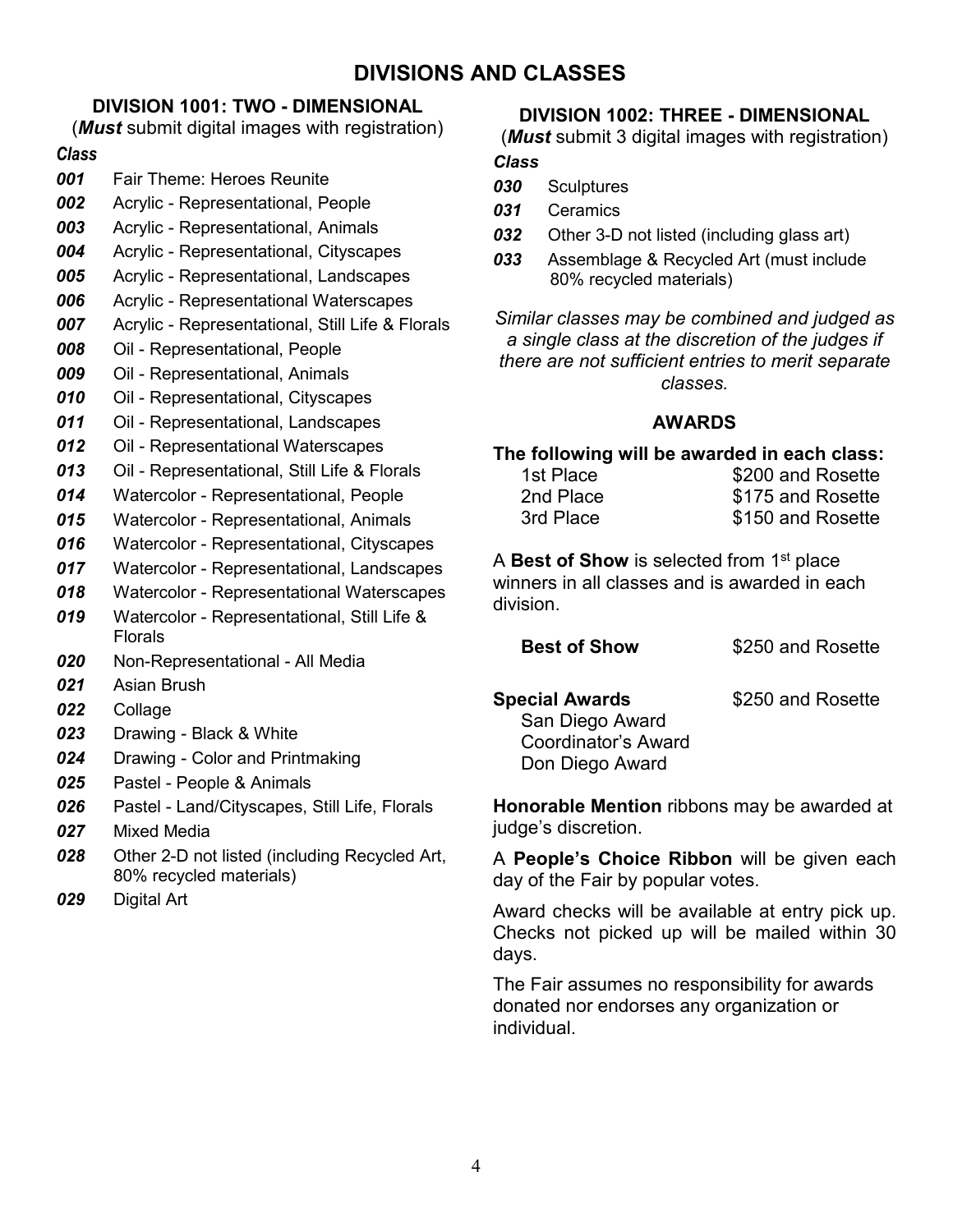

# **Fine Art Division: 1004**

**ELIGIBILITY**: Adults age 18 or older. Artwork must be the work of the exhibitor

**LIMIT**: One (1) entry per exhibitor

**CONTEST DATE**: Thursday, June 16

**PREREGISTRATION DEADLINE**: Friday, June 10

**CONTEST REQUIREMENTS**: Artwork must be no larger than 7" x 7" of painted area (excluding frame) (2-D), or 7" x 7" x 7" in any direction (3-D). Artwork must be framed. Computerized graphics will not be accepted. Judging will be of artwork only. **Exhibitors must personally deliver their entry**.

## **There will be no on-site registration.**

# **Please preregister at [sdiego.fairwire.com](https://sdiego.fairwire.com/)**

**LOCATION**: After registration is closed, artists will be notified of contest location.

Fine Art staff will check in your artwork between 11:00am and 2:00pm on day of contest.

**JUDGING:** All entries must be delivered to the judging area no later than 2pm.

**AWARDS**: The following will be awarded in each class:

First Place: \$50 Second through Fourth Place: Ribbon Donated Merchandise and Cash Awards

Awards will be presented after judging. Entries will be returned to the artists following the awards presentation. Award-winning artists will be given the option of displaying their work in the Fine Art Exhibit through the Fair (pick up on July 7).

Classes available to enter:

| Class 01: Oil or Acrylic    | Class 02: Watercolor                        |
|-----------------------------|---------------------------------------------|
| Class 03: Pastel or Drawing | Class 04: Collage, Mixed Media or Sculpture |

Questions: (858) 792-4207 or entry@sdfair.com